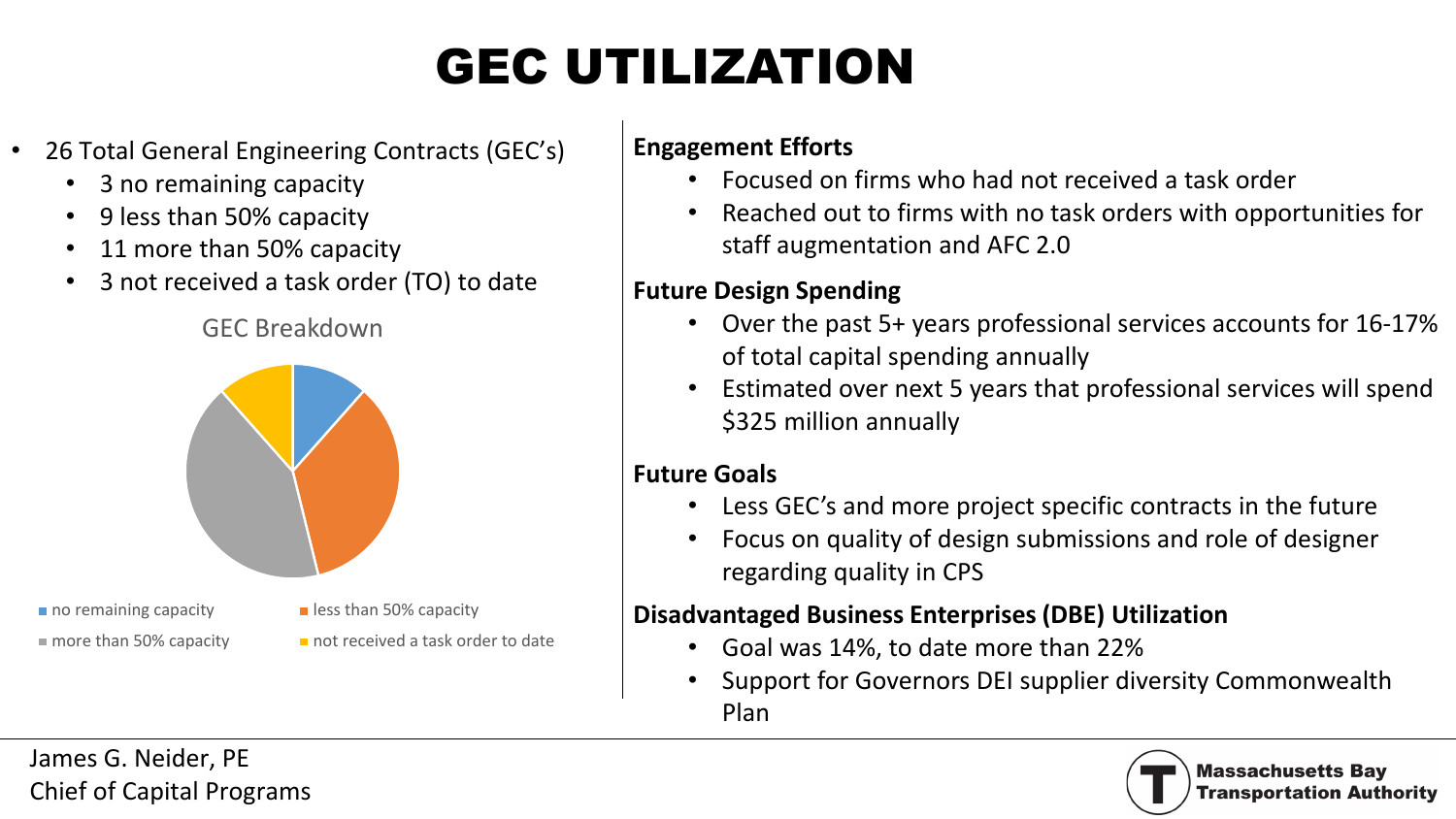### FY 22 CONTRACT ACTIONS/\$ VOLUME

- ~303 Firms who have done business with the MBTA over the past several years
- Currently have contracts with 64 firms
- 249 active contracts
- Executed almost 500 contract actions for over ½ billion dollars

| <b>FY22 EXECUTED</b><br><b>ACTIONS</b>      |          |               | <b>CURRENTLY IN</b>    |          |                                 |
|---------------------------------------------|----------|---------------|------------------------|----------|---------------------------------|
|                                             | Volume   |               | <b>PROCESS ACTIONS</b> |          |                                 |
|                                             | (# of    |               |                        | Volume   |                                 |
| <b>FY 22</b>                                | actions) | Value         |                        | (# of    |                                 |
| <b>Base Awards</b>                          | 25       | \$203,905,837 | <b>FY 22</b>           | actions) | Value                           |
| AMs                                         | 111      | \$111,044,909 | <b>Base Awards</b>     | 4        | \$15,681,188                    |
| <b>Task Orders</b>                          | 265      | \$194,726,075 | AMs                    | 14       | \$18,086,136                    |
|                                             |          |               | <b>Task Orders</b>     | 6        | \$3,618,857                     |
|                                             | 401      | \$509,676,821 | ETSA                   | 15       | \$2,532,544                     |
|                                             |          |               |                        | 39       | \$39,918,725                    |
| NOTE: THERE WERE 50 ETSA'S VALUED AT        |          |               |                        |          |                                 |
| \$7,304,879 EXECUTED IN 2022. THESE DOLLARS |          |               |                        |          |                                 |
| ARE INCORPORATED INTO THE TOTAL ABOVE.      |          |               | <b>Combined Totals</b> | 490      | \$549,595,546                   |
| James G. Neider, PE                         |          |               |                        |          | <b>Massachusetts Bay</b>        |
| <b>Chief of Capital Programs</b>            |          |               |                        |          | <b>Transportation Authority</b> |